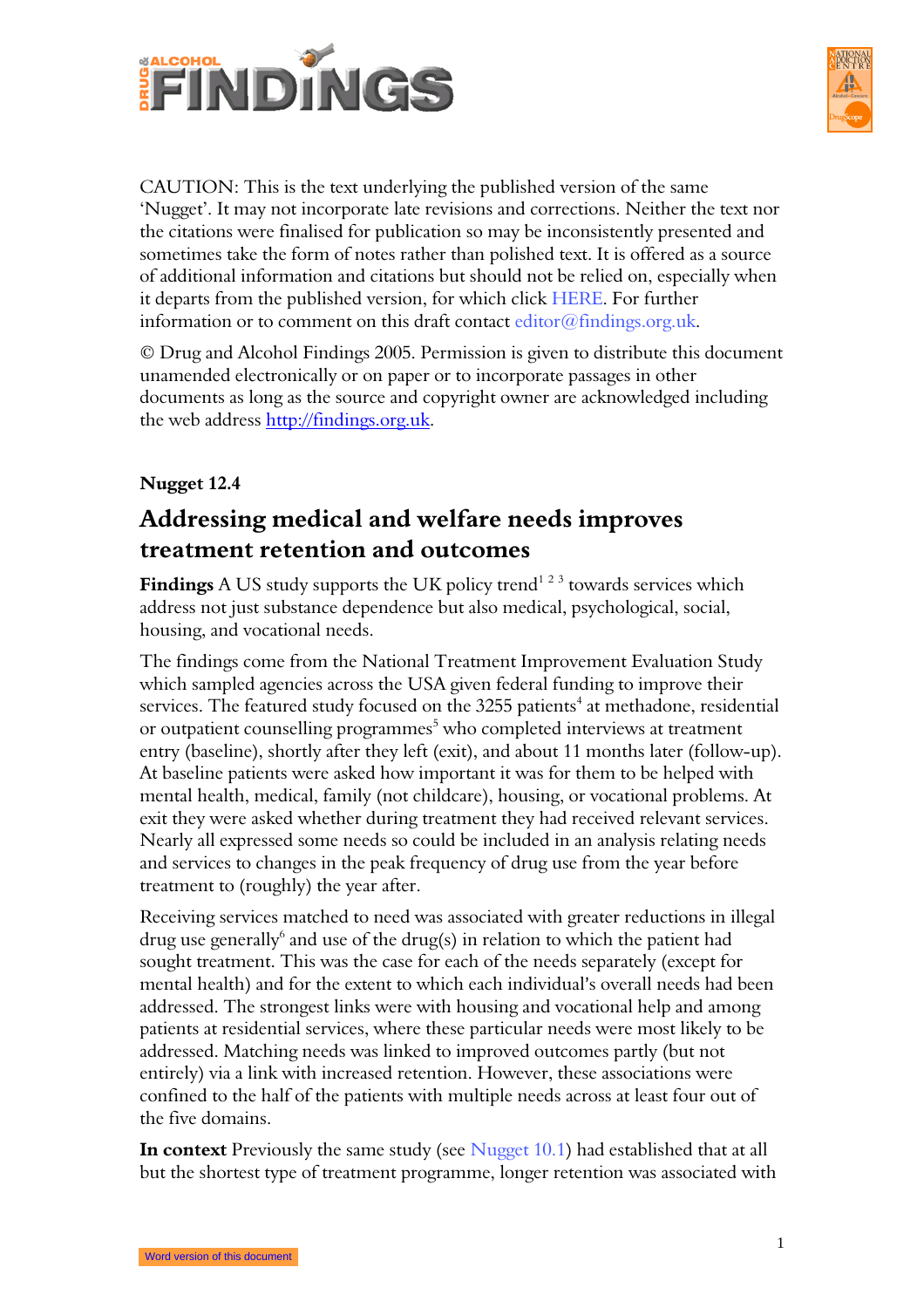greater reductions in drug use. $^7$  The current study offers a partial explanation of differences in retention. Whether matching services to needs caused better retention and outcomes cannot be definitively established, but the study was able to exclude the possibility that pre-treatment motivation accounted for the findings or that staying longer simply gave more time to address needs. The most plausible explanation is that helping patients cope with multiple severe problems created a platform for them to engage in treatment and sustain their recovery, and perhaps also strengthened therapeutic relationships. Even stronger links might have emerged had the study been able to assess whether services actually helped resolve the targeted needs, or if a wider range of needs (such as childcare, transport, financial) had been assessed.

Previous work is generally supportive of the attempt to match the intensity and type of help to patients' needs, but studies are few and usually the impacts on substance use have been moderate. Research is strongest in regard to providing inpatient care and professional psychotherapy for patients with distinct but not disabling psychiatric problems who also have fewer 'recovery resources' in the form of employment opportunities and a supportive family. The relative prominence of research on psychiatric severity and psychotherapy may be a function of the comparative lack of investment in meeting patients' needs for housing and employment, which are also more difficult to engineer. Despite the difficulties, studies do suggest that providing such services improves outcomes in the targeted areas and also in respect of substance use problems.

Practice implications Given the multiply disadvantaged populations seen in addiction treatment, a rounded approach which addresses welfare, family, housing and vocational needs seems justified in its own right, but can also create a platform for a stronger and more lasting recovery from dependence. The logic of this argument has been recognised in recent UK national policy statements.<sup>8 9 10</sup> Research supports the case for targeting such help at patients with relatively severe problems across several areas of their life and especially those whose poor psychological resources preclude a self-generated return to stable housing, employment and relationships. Treatment services will need the skills to assess these needs, a role closer to social welfare case management than addiction treatment. Meeting these needs will then require strong links between treatment and other relevant services. Services may need to be provided at the treatment site or via active referral and follow through including escorting patients to the helping agency. National benchmarking which recognises the importance of this work would help services and commissioners make the case for the investment required.

Featured studies Friedmann P.D. et al. "The effect of matching comprehensive services to patients' needs on drug use improvement in addiction treatment." Addiction: 2004, 99, p. 962-972.

Contacts Peter D. Friedmann, Division of General Internal Medicine, Brown University School of Medicine, Rhode Island Hospital, 593 Eddy Street, Providence, Rhode Island 02903, USA, pfriedmann@lifespan.org.

Links Nugget  $10.1 \cdot$  Can we help? issue 12.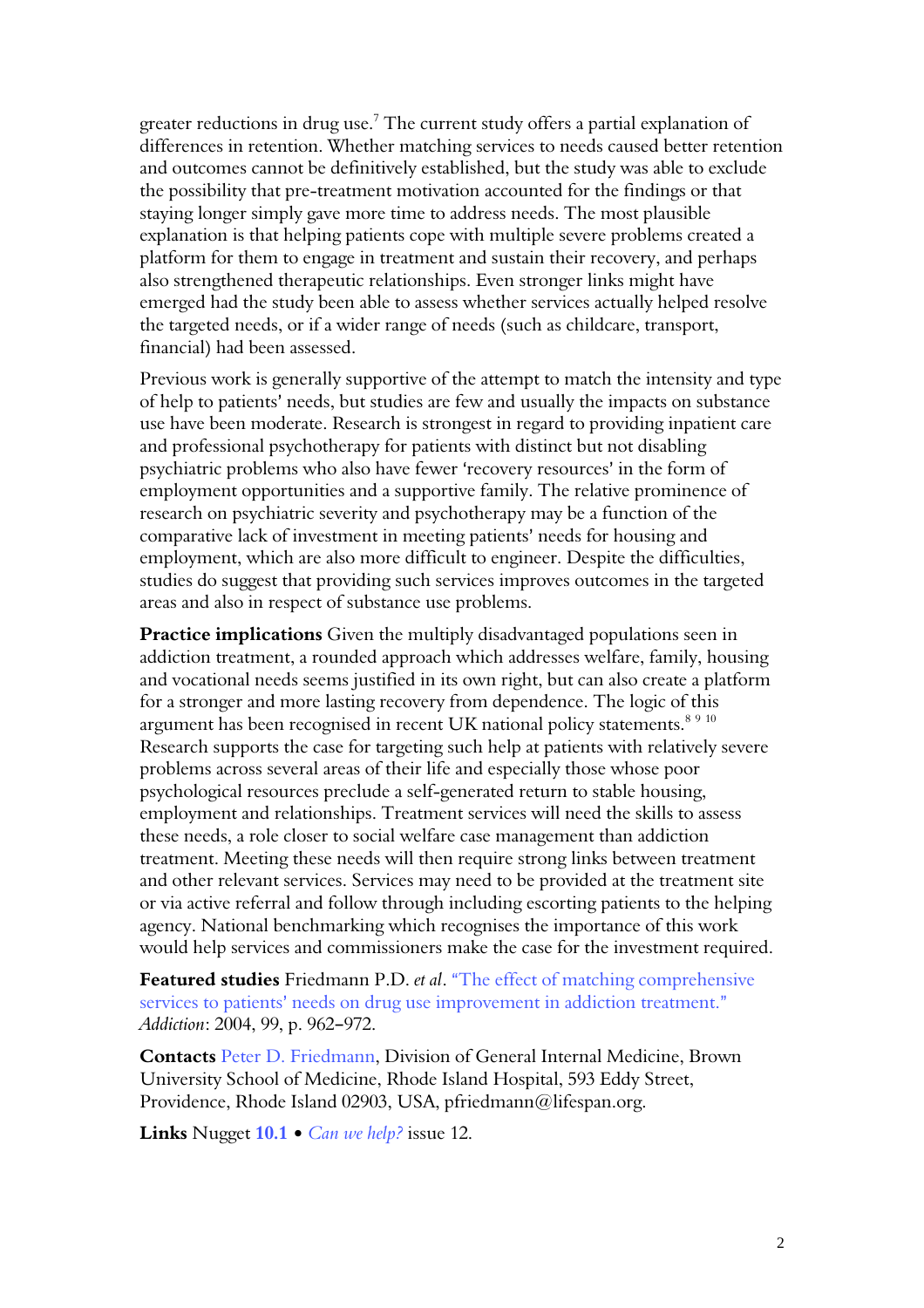## Appendix to Nugget 12.4

NB This appendix summarising some related studies is not nor is intended to be a comprehensive review of the literature but to be sufficient to support the statements made in the main text.

1. At local level a similar study of patients entering mainly non-residential counselling and therapy programmes in Los Angeles found that patients stayed longer when services they felt were important at treatment entry had been delivered.<sup>11</sup> The 171 patients had been referred by a central intake unit or in a minority of cases by researchers. Half were women. The main drugs they were experiencing problems with were cocaine, heroin, alcohol and various other hallucinogens and psychotropics. The analysis was based on their stated needs at treatment entry and their recollections six months later of whether these had been addressed. Taking into account gender, race, age, drug use severity and other factors, retention remained positively related to the proportion of needs which had been addressed. In respect of specific needs, retention was also significantly longer if vocational, housing, transport or childcare needs had been addressed but not in respect of addressing needs for legal or medical assistance, family counselling, parenting skills, or for cultural/ethnic sensitivity. For example, when vocational needs had been addressed client stayed on average 164 days, when they had not, 99 days. For housing the corresponding figures were 151 and 103 days. At follow-up six months later, clients whose needs had been addressed had improved more in respect of the targeted problems than those whose needs had not been met. In other words, the services provided through or by the treatment agency had been effective. Also, clients who had needed help finding housing or with childcare had made greater reductions in the severity of their drug problems if these needs had been addressed during treatment. The absence of a stronger relationship between met need and drug problem outcomes may have been because though meeting need increased retention, in this study retention was only weakly related to outcomes.

Despite widespread need, very few patients received help with the issues more distant from medical or addiction treatment such as job training, legal assistance and housing, suggesting that they were atypical patients or had attended atypical programmes. Conceivably addressing their needs encouraged or helped them to stay in treatment but could not fully redress the disadvantages or environmental circumstances which contributed to their drug problems. In the analysis of which factors had uniquely contributed to retention, while the overall proportion of met needs remained significant, the presence of unmet needs in specific areas such as vocational or housing did not, raising a question mark over whether meeting these specific needs was the key factor or whether instead it was the richness of service provision overall and the degree to which this was appropriately targeted to the patient's needs.

2. In the previous study the services actually had the desired impact on the targeted problems. Comparison with another similar study in the same city<sup>12</sup> of 356 clients at 26 outpatient services suggests that it is not (or not just) whether housing, employment and other problems are resolved, but whether the treatment agency played an effective part in this resolution which helps improve retention and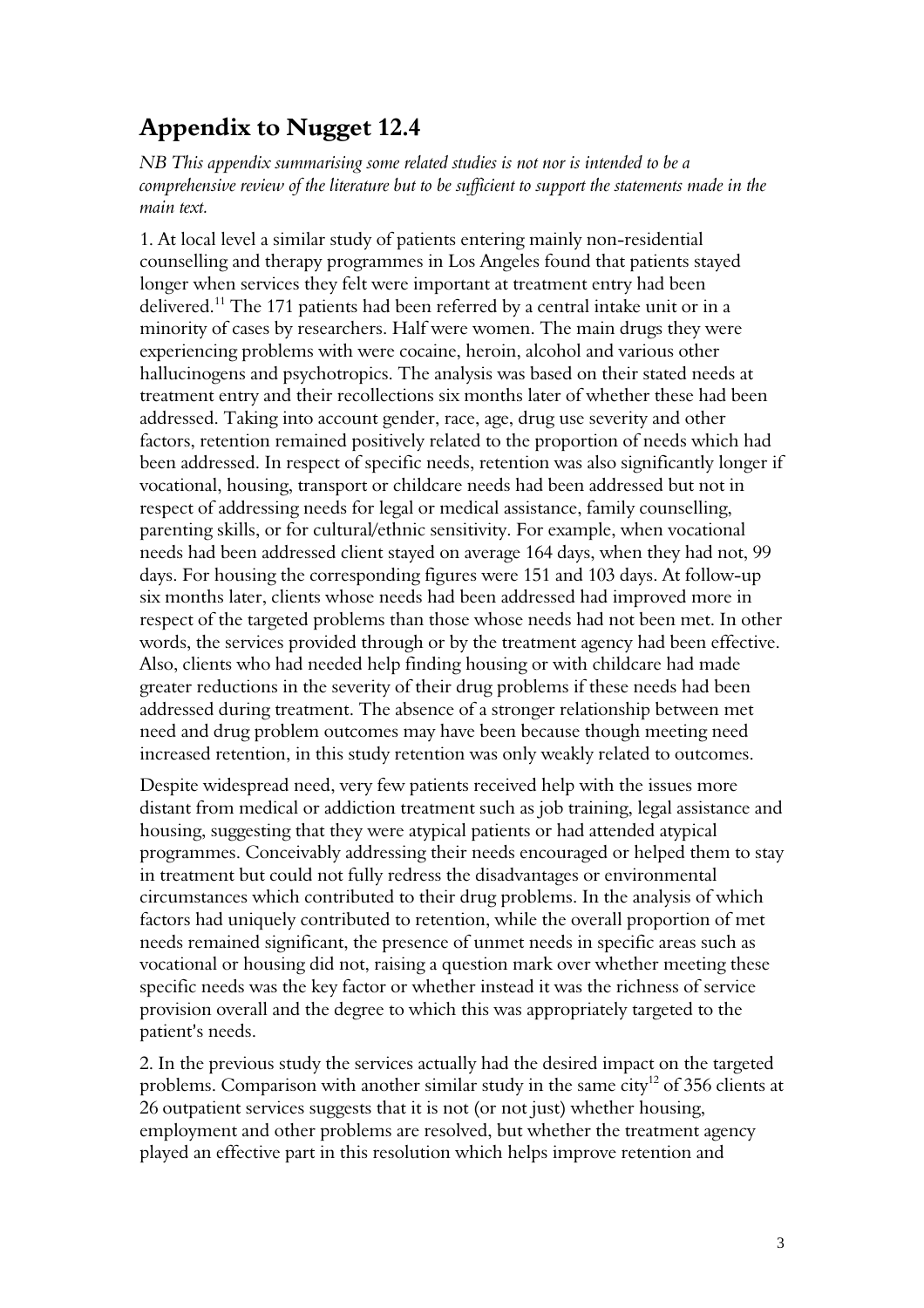outcomes. However, there are a number of other possible explanations for the generally negative findings.

At least eight weeks in to treatment, clients were asked about the needs they had had on entering treatment and whether they had received help meeting their needs. Except for medical needs, patients were no more likely to have resolved their problems if they had been helped than if they had not, and whether these problems had been resolved or not or whether new needs had emerged was generally unrelated to retention in or completion of treatment or whether drugs had been used in the preceding month wither during treatment or at post-treatment followup. The lack of a relationship between problem resolution and retention or drug use outcomes could have been due to (compared to the previous and the featured study) the relatively low proportion of people who expressed a need for help in each of the domains, to the fact that patients were not interviewed until they had been in treatment for at least eight weeks meaning that early drop-out due to unmet needs could not be detected, or (in respect of outcomes) because drug use was recorded simply as abstinent or not and no other measures were taken of improvement in life circumstances or symptoms. Note too that in this study no attempt was made to relate service provision or the degree to which this matched the patient's needs to either retention or outcomes.

3. The benefits of addressing psychiatric problems, one of the domains investigated in the featured study, have been explored in Veterans Administration's addiction treatment services in Philadelphia. The work began with an observational study relating outcomes to the nature of the programmes and of the clients.<sup>13</sup> 879 patients who had stayed in treatment for at least at least five days<sup>14</sup> (the typical detoxification period) were interviewed and 85% were followed up six months later. Psychiatric severity scores on admission (number, duration, and intensity of psychiatric symptoms) were one of the few predictors of changes in the severity of problems relating to medical, alcohol, drug, employment, legal, family, or psychiatric issues. The higher psychiatric severity had been in treatment entry, the poorer the outcomes across four (drug addicts) or five (alcoholics) of these domains. A further analysis divided patients into those who began treatment relatively high, relatively low, or mid-range psychiatric severity. The analysis looked for factors related to outcomes across at least three of the seven domains measured. It found that patients with relatively high or relatively low psychiatric severity tended to register respectively either poor or good outcomes regardless of the type of programme to which they had been assigned. This was the case even when their psychiatric problems had been accompanied by problems in other areas including family, medical, legal and employment issues. However, outcomes for the 60% of patients with mid-range psychiatric severity did depend on the presence of these complicating factors and on whether they had been treated in programmes presumed to offer a greater opportunity to address them. One of the clearest patterns was that drug addicts or alcoholics with relatively severe employment and family problems did better in inpatient than outpatient programmes. These findings emerged even after any mediating effect of retention had been controlled out of the analysis and among an exclusively male set of patients. Comparison with a previous study in which psychotherapy had not created extra benefits suggested that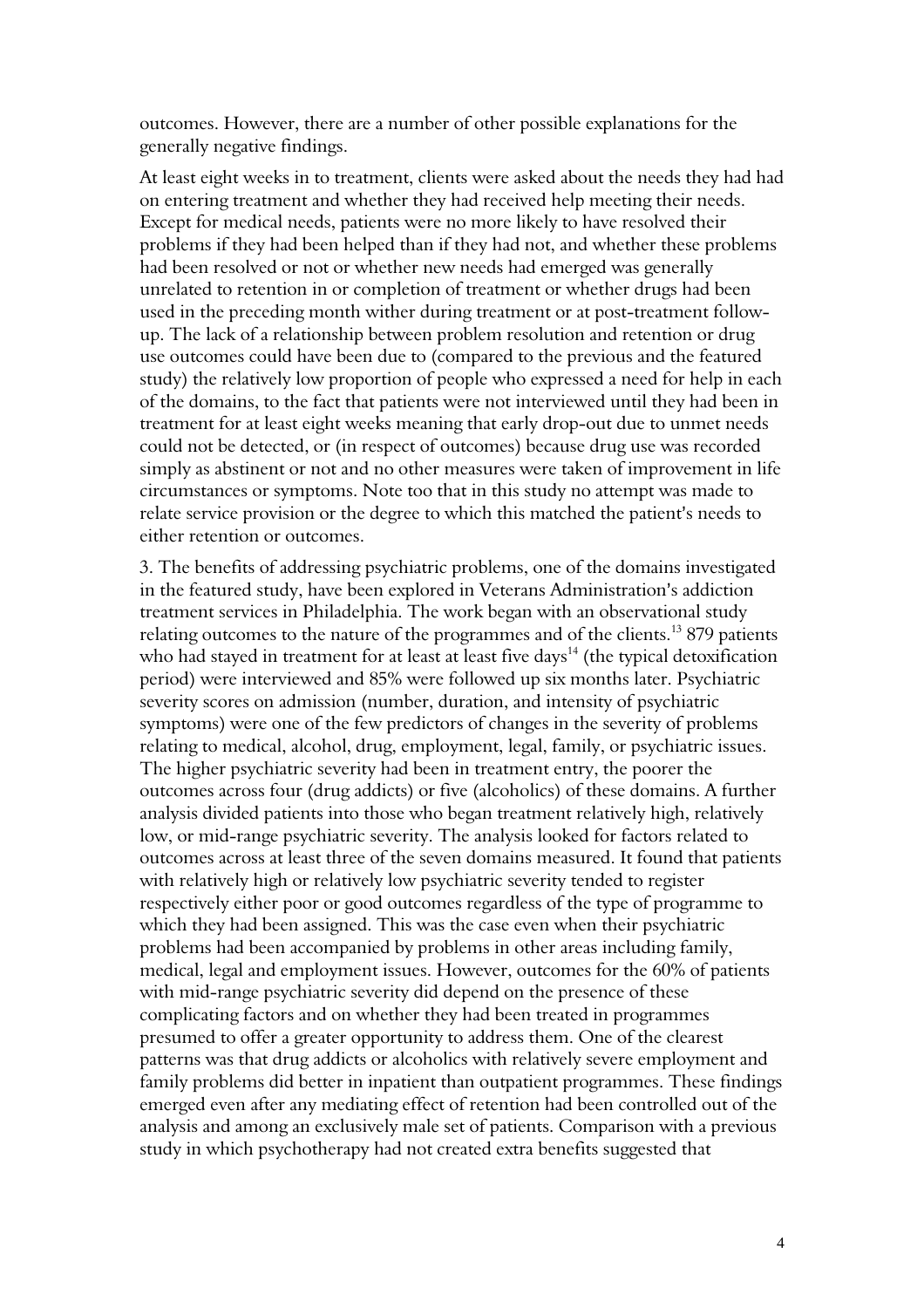providing ancillary services on site and integrated with the main programme is essential if they are to be used by more than a small fraction of patients.<sup>15</sup>

4. A second study tested these finding as an allocation indicator using the same treatment programmes and a new sample of 130 alcohol- and 256 drug-dependent patients.<sup>16</sup> The primary matching variable was psychiatric severity. Low severity patients were generally problem free, mid severity had significant symptoms such as anxiety and depression but no recurrent history of these problems, high severity had pronounced symptoms and a recurrent history. Low-severity patients were generally considered matched if they had been allocated to outpatient programmes except when they had very severe employment or family problems. Mid-severity patients with relatively severe employment or family problems were considered matched to inpatient programmes. High severity patients were considered mismatched to all the programmes. For a variety of mainly administrative reasons, only just over half the patients could be matched as intended. Patients treated in their matched programme type were compared with those patients from the same sample who were not treated in a matched programme type. Treatment staff neither knew what the matching criteria were nor which patients were matched. Compared to their mismatched counterparts, among both those in drug and alcohol treatment, at discharge staff rated about 12-15% more matched patients as motivated for treatment. Matched patients also stayed slightly longer in treatment and were more likely to be 'favourably' discharged or less likely to be 'unfavourably' discharged. Six months after treatment entry, across the seven domains measured in the previous study matched patients recorded on average of 27% greater improvements. Only the measure of drinking outcomes failed to register a significant difference in either the drug addict or alcoholics samples. The relationship between matching ands better retention and outcomes was seen in both the alcohol- and drug-dependent samples and was fairly consistent across the treatment programmes. It was also apparent when limited to the low or mid-severity patients (average of 19% greater improvements at follow-up), who were the only ones the study could consider matched to any of the available programmes. As before, the conclusion was that patients with low psychiatric severity would almost always do well even if assigned to a low intensity outpatient programme, that high severity patients are not well served by any of the addiction treatment programmes and may require psychiatric care, and that patients whose mid-range psychiatric problems are complicated by employment and/or family problems generally do better in extended inpatient regimes. It seems that such patients lack the props to recovery (a satisfying home and working life and psychological stability) which other patients can call on and require tome and space for these to be developed. As in other studies which have found inpatient treatment differentially beneficial for severely affected patients, in this study the range of severity included in the study was not constricted and the follow-up rate was high.

5. The studies mentioned above observed service inputs rather than changing them to see what happens, making it difficult to be sure that outcomes were actually caused by matching needs to services. Other studies took this extra step. An early study at university-affiliated methadone programmes concluded that patients benefited from weekly cognitive behavioural or supportive-expressive therapy from professionally trained psychotherapists because these helped ameliorate widespread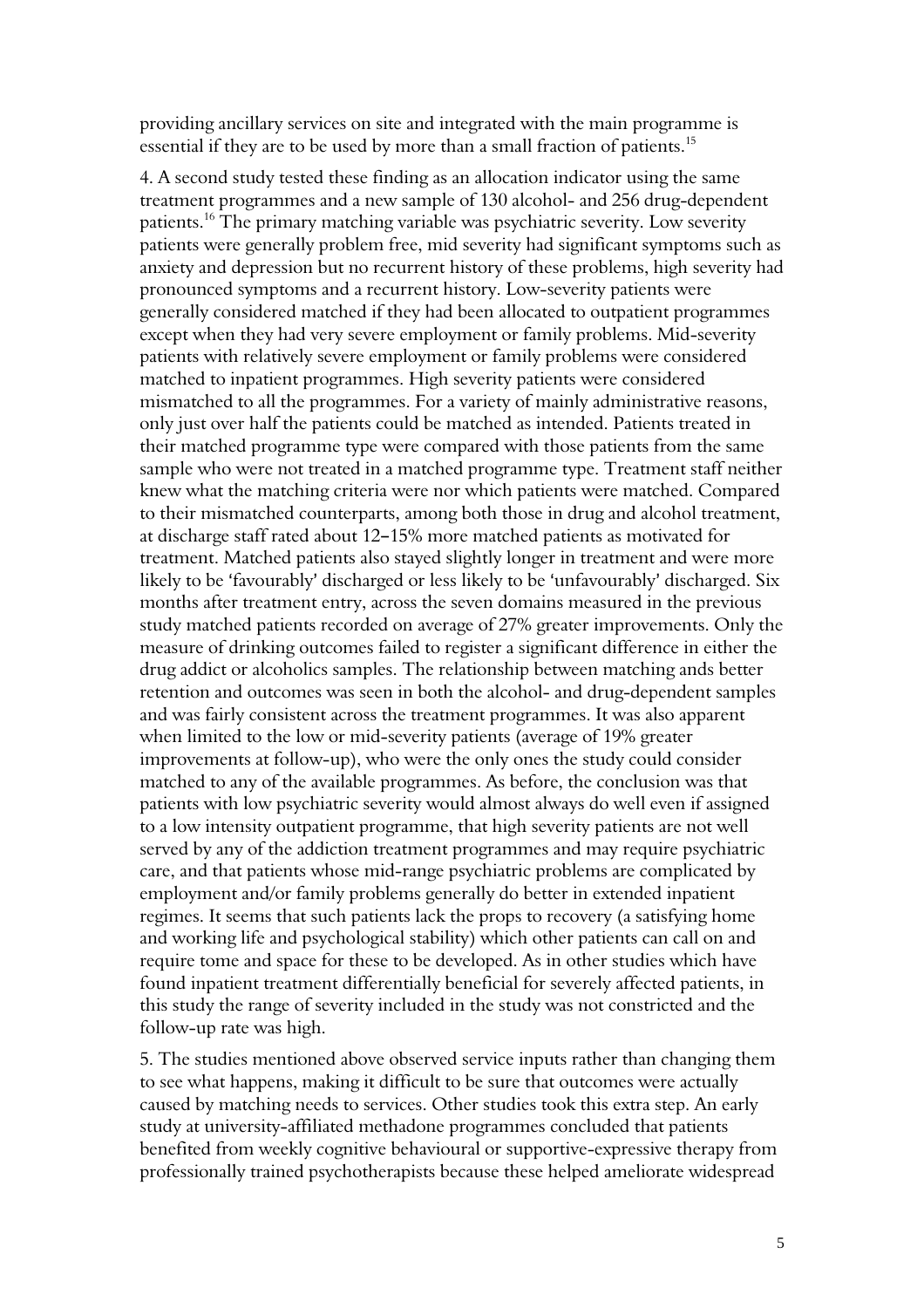psychiatric problems.<sup>17</sup> The benefits of providing one of these options as a supplement to drug counselling were evident in the immediate post-treatment period and in a follow-up five months later.<sup>18</sup>

The 150 male patients who completed study intake procedures had been in their current treatment for at least two weeks but not more than six months. They were randomly assigned to the alternative therapies for six months. 121 engaged with the therapies<sup>19</sup> and were included in the analysis of whom 110 were re-assessed a month after the therapies had ended. Higher scores at the start of the study on a composite measure of psychiatric severity were significantly related to poorer outcomes in relation to drug use, employment, legal status and psychiatric functioning.

A more detailed analysis attempted to identify which patients had benefited most<sup>20</sup> by dividing patients into high, low and mid severity using baseline psychiatric severity scores. As in the earlier studies, low severity patients improved substantially regardless of whether they had been offered extra psychotherapy. Mid severity patients also improved substantially but in employment and psychiatric domains, the gains were greater after professional psychotherapy. With respect to drug use, supportive-expressive therapy led to slightly worse outcomes overall and with respect to opiate use, and the reduction in stimulant use was actually greater after drug counselling alone. However, perhaps because these patients had all already been stabilised on methadone, drug use overall was low at the start of the study and the differences which emerged later are of questionable clinical significance.

The benefits of psychotherapy were more clear cut for the high severity patients who consistently improved more after professional psychotherapy, including a greater reduction in days of opiate use, which remained virtually unchanged when patients had received only drug counselling. The greater impact of psychotherapy could not be accounted for by the overall time spent in therapy nor by selection effects at the start of the study due to differential initial engagement. Moreover, clinical records showed that the two groups of patients with appreciable (mid or high) psychiatric severity had more drug positive urines under drug counselling alone and had required higher doses of methadone, typically a response to continuing problems. Psychotic patients were excluded from this study as were those with serious problems which would require them to move from the city within a year of entering the study. Depression was the main diagnosis for those with psychiatric problems.

6. Later the previous study was broadly replicated among patients selected for severe psychiatric symptoms attending three more typical methadone programmes. $^{21}$ These clearly provided a less stable and amenable platform for research and for additional service inputs than the clinics in the previous study. Clinic staff identified 300 to 350 newly admitted methadone maintenance patients who seemed to have persistent psychiatric symptoms of whom 172 could and would participate in a study involving an extra weekly counselling or therapy session. 123 were sufficiently severe on psychiatric measures taken by researchers to be included in the study and were randomly allocated in a 2:1 ratio to an extra therapy session a week for 24 weeks of either supportive expressive psychotherapy or extra drug counselling of the kind they were already receiving. As in the previous study, only patients who engaged with therapy (93) were included in the study. Of these, the analysis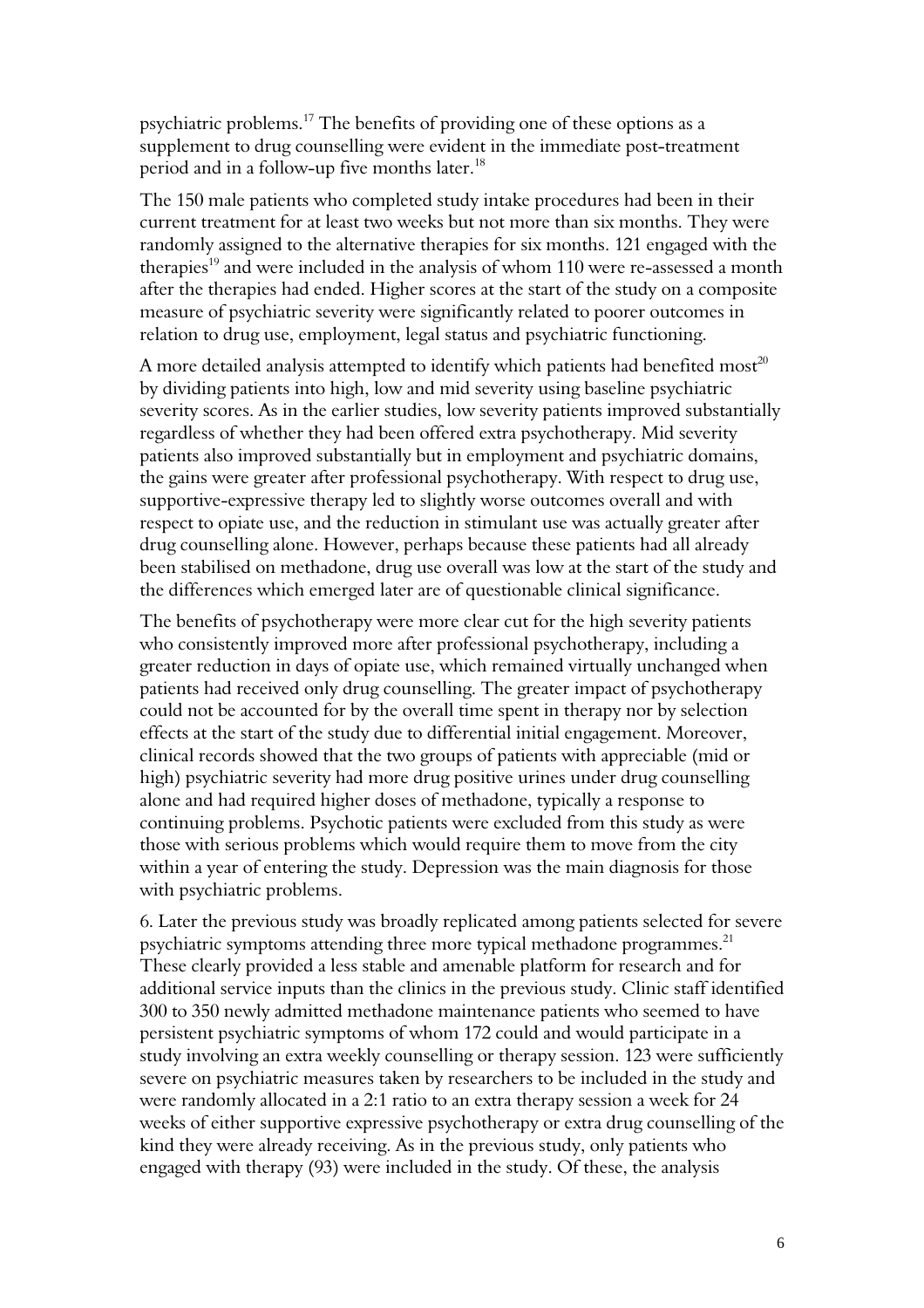included the 84 who completed baseline assessments and assessments one month and six months after the extra treatment had ended.

Clinical records of methadone doses and opiate positive urines indicated no extra benefit from psychotherapy but the psychotherapy patients did submit fewer cocaine positive urine tests. Scores on the Addiction Severity Index reflected broadly equivalent gains at the one-month follow-up but greater improvement or better maintenance of gains at the six month follow-up among the psychotherapy patients in their drug use, drinking, employment status, criminal activity, and psychiatric symptoms. On nearly every measure taken, by the final follow-up psychotherapy patients were doing better than those given drug counselling, though usually the differences were not large. Unfortunately the study did not test whether changes from baseline to six months were significantly greater in the psychotherapy patients.

The general impression is that both sets of patients benefited from the extra therapeutic inputs, but that after this had ended and any initial impacts on being on methadone had evened out, the patients given psychotherapy evidenced somewhat better psychiatric adjustment and a move towards a more conventional and lawabiding lifestyle. However, in some respects the effects were not as substantial as in the previous study and were not seen at the initial follow-up.

For several reasons the benefits of psychotherapy in this study should have been at least as clear cut as in the previous study. Like the high severity patients in the previous study, patients in this study both needed extra attention (due to psychiatric problems) and were presumably relatively motivated to receive it because they chose to participate in the study. On the psychiatric measures duplicated across the studies they were at least as severe as the high severity patients in the previous study and had greater room to demonstrate improvements because they were newly admitted. For example, at baseline they had used opiates on 9 to 10 days in the previous month compared to 5 to 6 days in the high severity patients in the earlier study; their starting cocaine use was also higher. The supportive expressive therapists were selected for their ability and willingness to work with addicted patients, not a process undertaken by the drug counsellors who were selected from among the clinics' existing counselling staff. It seemed too that there was greater continuity in the psychotherapeutic staff because two of three clinics had very high staff turnover.

However, other factors would have mitigated against the benefits of psychotherapy becoming apparent. Both groups of patients were offered an extra therapy session a week, intended to eliminate concerns that the earlier findings might have reflected the amount of therapeutic contact rather than its type. And while giving greater scope for improvement, the fact that patients had just started methadone maintenance means that any benefits for the extra therapy may have been 'swamped' by the benefits of starting on methadone, which are usually quickly apparent. What the impact of the selection process which whittled up to 350 patients down to 84 might have been is unclear. As intended it selected severe psychiatric sufferers but presumably these were also people motivated to get extra help and stable enough to be recontacted for follow-up and to attend all the research interviews.

7. In contrast to the methadone studies in Philadelphia, a national US attempt to refine drug-free treatments for cocaine addiction confounded expectations by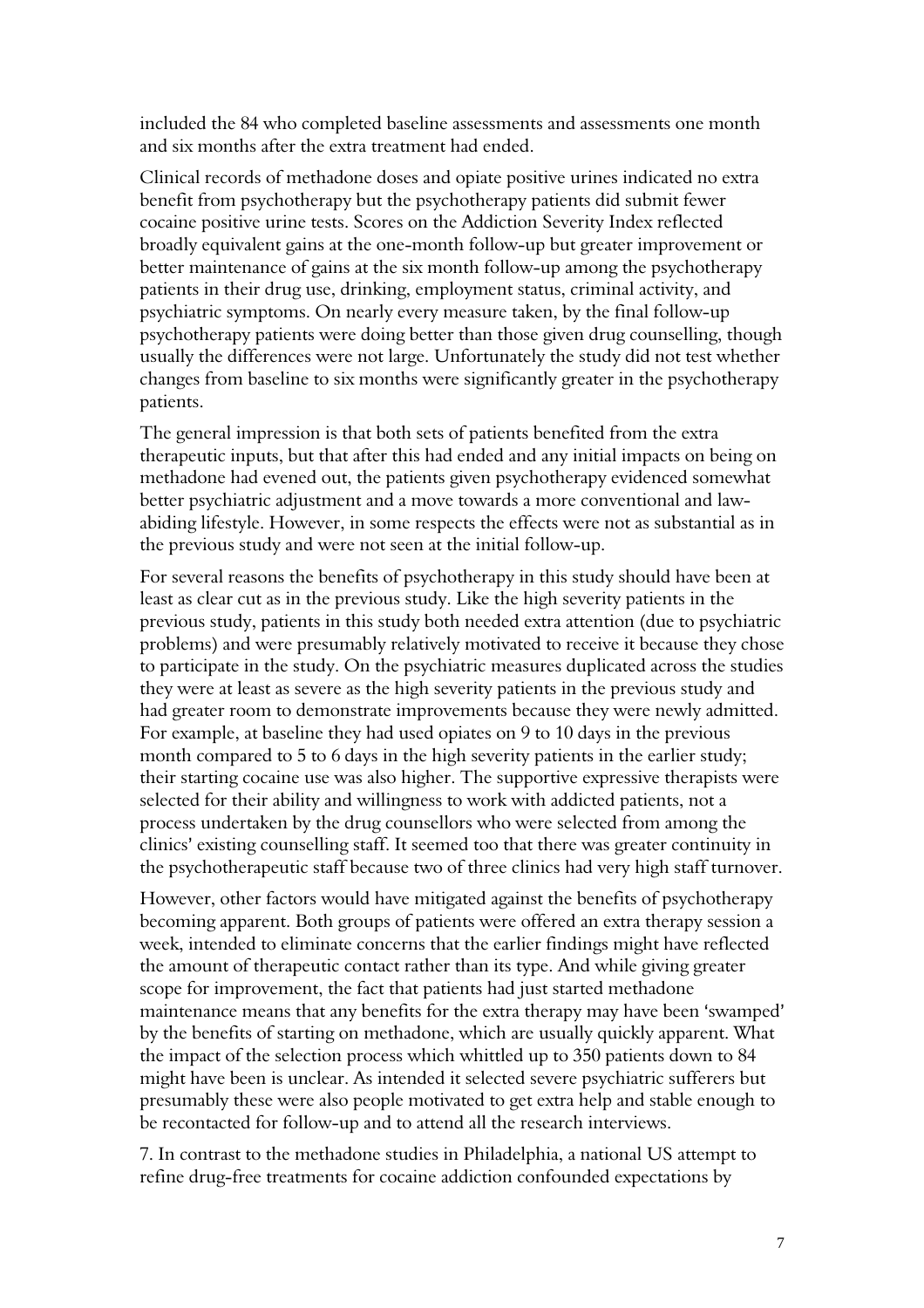showing that well structured counselling approaches can better professionally delivered psychotherapies.<sup>22</sup> 487 patients were randomly assigned to different manual-guided treatments. All received weekly 12-step based group drug counselling provided over six months. For some this group counselling was the sole treatment. For others it was supplemented by one of three individual treatments: 12-step based drug counselling; cognitive psychotherapy; or supportive-expressive psychotherapy. Each individual treatment was provided over the same weekly or twice weekly schedule in the first six months then monthly for the next three months. The key questions were whether the psychotherapies improved on the (in the US context) more routine counselling approaches and whether they did so for particular types of clients. The answer to both questions was 'No'. Whether the measure was the frequency of cocaine use or the proportion of clients staying abstinent, over the year following the intensive six-month treatment phase, patients receiving combined individual and group counselling tended to fare better than those receiving either of the psychotherapies, which were no better than group drug counselling alone. This was the case even though on average patients stayed longer in psychotherapy than counselling and attended more sessions. For example, 38% of the individual/group drug counselling clients managed three months without cocaine compared to around 20% of the psychotherapy clients and 27% of those receiving just group counselling. Even among clients with relatively high levels of psychiatric symptoms there was no evidence that the psychotherapies were superior, and anti-social personalities responded no better to the cognitive therapy option than to any other. Though on some measures individual plus group counselling was better than group counselling alone, it was not significantly better at achieving sustained abstinence or reducing the number of days of cocaine use.

With respect to cocaine addiction, the negative findings of the study in regard to professional psychotherapy are consistent with those reported in a recent literature.<sup>23</sup> However, for several reasons<sup>24</sup> the study does not justify a definitive 'no better than counselling' verdict on psychotherapy. The pre-treatment orientation phase was 12-step based, lending the benefits of continuity to the counselling approaches (also 12-step based). Similarly the fact that the group counselling was 12-step based meant those who also received individual 12-step counselling were presented with a consistent therapeutic focus. One-on-one persistent encouragement to attend mutual aid groups in individual counselling sessions led to more sustained, regular and active participation in the groups,<sup>25</sup> possibly accounting for at least some of the added benefits of individual counselling. A therapy similar to the study's cognitive option (but more skills-based) was found superior to 12-step based treatment among US crack addicts.<sup>26</sup> However, in this case the clients had been encouraged to attend mutual aid groups compatible with the main therapy. This study also found that cognitive-behavioural therapy worked best with clients adept at abstract reasoning and a 12-step approach best for those less adept.

Also, clients may not have been severely affected enough to benefit from psychotherapy. The study's selection procedures excluded subjects with more severe psychiatric and drug abuse complications and the two-week orientation phase before subjects were allocated to treatments may have weeded out the more problematic, less motivated and more disturbed patients who may have differentially benefited from psychotherapy.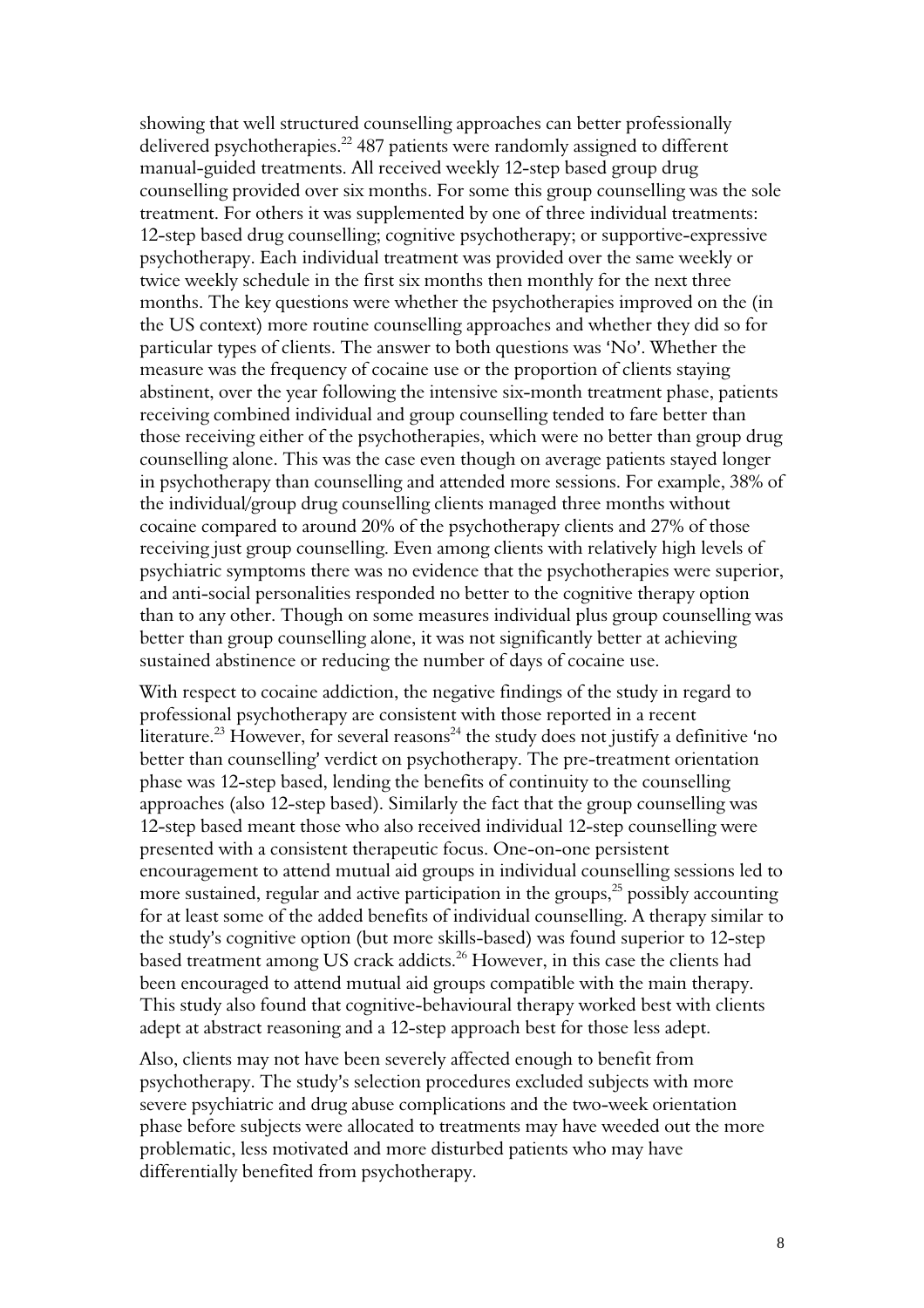On the other hand, cocaine users like those in the study may be becoming the norm in treatment populations. As cocaine use spreads (as it has in the  $USA^{27}$  and is now also in the UK<sup>28</sup>) it is likely that the increasing number of users in treatment<sup>29</sup> will be more psychologically 'normal' than in previous decades and will be less suited to approaches which assume psychopathology. That most of the improvements occurred in the first month supports the interpretation that for many clients all the treatments were more intensive and extensive than was required; most clients shortened their treatments by leaving prematurely but seem to have done as well as those who stayed longer.

8. The directors of four private drug and alcohol services in Philadelphia were asked to provide at least three professional vocational, family or psychiatric services to randomly selected clients with severe problems in these areas.<sup>30</sup> Other clients with such needs received standard treatment. Two of the services were inpatient and two outpatient programmes. All 94 adult patients in the study were employed and dependent on drugs, alcohol, or both. Treatment costs were covered by employerprovided insurance. Systematising responsiveness to need in this way improved treatment retention (outpatient only) and completion rates (to 93% from 81%) and six-month outcomes in the targeted areas, as well as reducing arrests and the need for further treatment. This was a particularly stringent test because there was nothing stopping the other clients also receiving these services (which were available from agency staff on-site) and many did, but to a lesser degree. However, the researchers cautioned against generalising their findings to other groups. The study patients were referred by an employee assistance program and thus probably differed from other groups in the amount of pressure they were under to enter treatment, as well as in aspects of their backgrounds.

9. In Los Angeles, 291 13-17-year-old probationers admitted to residential rehabilitation for drug problems after referral by the juvenile court completed a research interview three months later, nearly all those admitted to the seven centres included in the study.<sup>31</sup> They were asked whether they had needed and also whether they had received help in 11 areas including family problems, employment, literacy, emotional/behavioural difficulties, welfare services and benefits, legal problems, and coping with physical or sexual abuse. After accounting for other variables related to retention, the youngsters who felt they had more needs stayed longer, as did those who received comprehensive services addressing at least three more domains than they felt needed help with. In contrast, when the number of services received fell at least one domain short of the number needed, retention was poorer. All these relationships were statistically significant and substantial. The service provision relationships with retention remained when the analysis was confined to youngsters (87% of the sample) who had been at the centres for at least a month, helping to exclude the possibility that it was due to longer retention giving greater opportunity for service provision.

In this study the presumption was that if more services were received than were needed this indicated that the client's specified needs were being met, and that if fewer were provided, this meant that fewer of the specified needs were being met. However, there was no explicit measure of the degree to which service provision matched needs, so as well as or instead of demonstrating a relationship between needs-services matching and retention, the findings could demonstrate a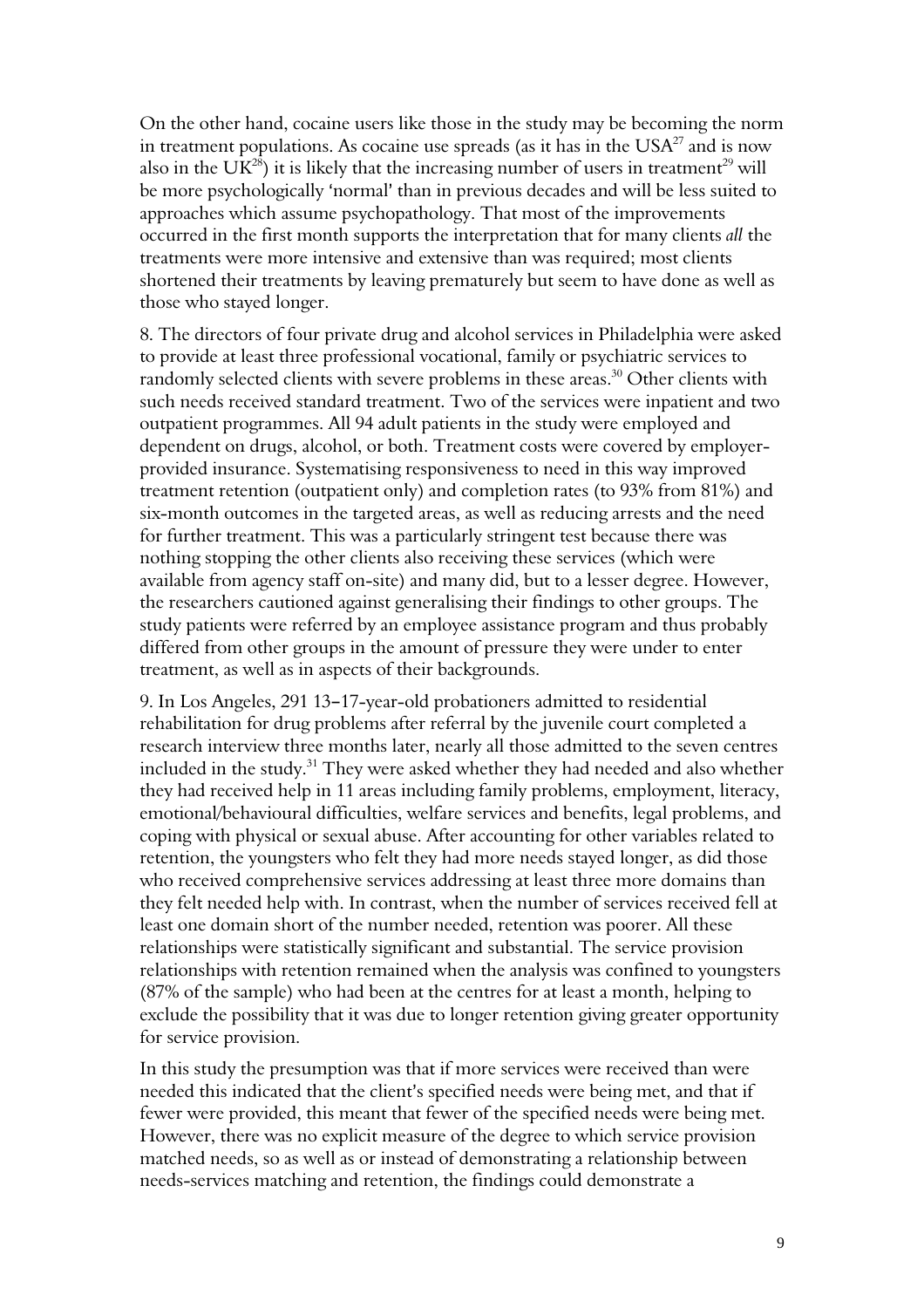relationship between the richness of service provision (matched or not) and retention.

10. Several other studies have shown or implied a relationship between meeting clients' needs and outcomes without specifically addressing the issue of the extent to which services were matched to needs.<sup>32 33 34 35</sup> 36 <sup>37</sup> 38 No attempt is made here to review such studies or the case management literature, which supports individualised matching of ancillary services to the patient's needs.<sup>39</sup>

 $\overline{a}$ 

3 Drugs Strategy Directorate, Home Office etc. Providing for the housing needs of Drug Interventions Programme clients. A briefing for those involved in the provision of throughcare and aftercare services for drugs and housing need. Home Office, 2004.

9 Audit Commission. Drug misuse 2004. 2004.

10 Drugs Strategy Directorate, Home Office etc. Providing for the housing needs of Drug Interventions Programme clients. A briefing for those involved in the provision of throughcare and aftercare services for drugs and housing need. Home Office, 2004.

11 Hser Y.-I. et al. "Matching clients' needs with drug treatment services." Journal of Substance Abuse Treatment: 1999, 16(4), p. 299-305.

12 Fiorentine R. "Effective drug treatment: testing the distal needs hypothesis." Journal of Substance Abuse Treatment: 1998, 15(4), p. 281-289.

13 McLellan A.T. et al. "Predicting response to drug and alcohol treatments: role of psychiatric severity." Archives of General Psychiatry: 1983, 40, p. 620-625.

14 17% entering treatment for alcohol problems and 13% for problems with illegal drugs left during the first five days.

15 O'Brien C.P. et al. "Enhancing the effectiveness of methadone using psychotherapeutic interventions." In: Onken L.S. et al, eds. Integrating behavioral therapies with medications in the treatment of drug dependence. NIDA Research Monograph 150. U.S. Department of Health and Human Services, 1995, p. 5-18.

16 McLellan A.T. et al. "Increased effectiveness of substance abuse treatment. A prospective study of patient-treatment 'matching'." Journal of Nervous and Mental Disease: 1983, 171, p. 597-605.

17 Woody G.E., et al. "Psychotherapy for opiate addicts: does it help?" Archives of General Psychiatry: 1983, 40, p. 639-645.

18 Woody G.E. et al. "Twelve-month follow-up of psychotherapy for opiate dependence." American Journal of Psychiatry: 1987 144(5), p. 590-596.

19 3 sessions in first six weeks.

20 Woody G.E. et al. "Severity of psychiatric symptoms as a predictor of benefits from psychotherapy: the Veterans Administration-Penn study." American Journal of Psychiatry: 1984, 141(10), p. 1172-1177.

21 Woody G.E. et al. "Psychotherapy in community methadone programs: a validation study." American Journal of Psychiatry: 1995, 152(9), p. 1302-1308.

<sup>1</sup> UK government. Tackling drugs. Changing lives. Drug Strategy Progress Report 2004.

<sup>2</sup> Audit Commission. Drug misuse 2004. 2004.

<sup>4</sup> Patients were typically unemployed men.

<sup>5</sup> Other than those in prison or other criminal justice settings.

<sup>6</sup> Heroin, crack, cocaine powder and cannabis.

<sup>7</sup> Zhang Z. et al. "Does retention matter? Treatment duration and improvement in drug use." Addiction: 2003, 98, p. 673-684.

<sup>8</sup> UK government. Tackling drugs. Changing lives. Drug Strategy Progress Report 2004.